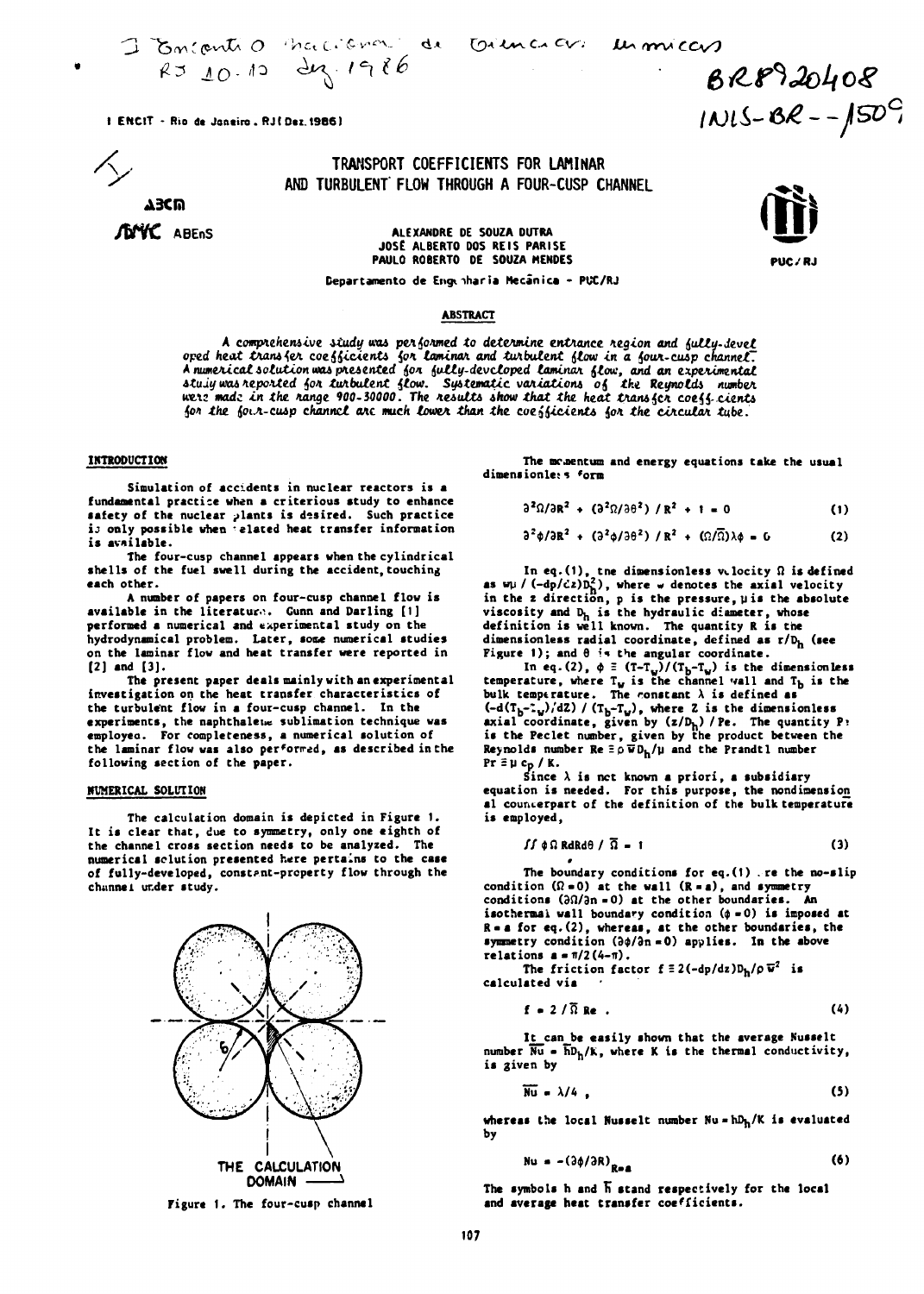**As implied by the above equations, cylindrical cocdi.iates were employed. Therefore, the channel wall is a line of constant R, whereas the symmetry line normal to the wall is a line of constant 6. On the other hand, the third boundary of the calculation domain is not parallel to any of the coordinates.** 

Equations (1) and (2) were integrated via the **finite-volume technique described in [A], A non-uniform 92x92 grid was employed, and the irregularity of the domain was tackled with the technique presented in [5].** 

## **THE EXPERIMENTS**

**The naphthalene sublimation technique was chosen for the determination of the heat transfer coefficients. This technique for determining heat transfer coefficients is based on the existing analogy between heat and mass transfer phenomena, offers higher accuracy, better control of boundary conditions and minimal extraneous losses. The thermal borndary condition for the heat transfer situation which is analogous to the actual mass transfer situation is uniform wall temperature.** 

**Test Section. The test section is made up of interlocking modules, as illustrated in Figure 2. Each noJule consists of a cylindrical metallic (brass) shell whose inner surface is coated with a layer of solid naphthalene. The coating is applied in one module at a time by a casting procedure which is well outlined in [6]. In this manner, after the modules are assembled togetner, a four-cusp channel with pure naphthalene walls is obtained. Precise mating of successive modules is ensured by interlocking recesses and giding pins that**  are provided at the respective ends of each module.



**Figure 2. The test section** 

**Air Loop. The test section was situated at the upstream end of the open-loop flow circuit that was operated in the suction mode. Air was drawn into the inlet of the test section from the temperature-controlled laboratory room. From the test section exit, the air entered a flow metering section (an orificie-plate calibrated meter), then followed to a plenum chamber, to a cut-off valve, to a control valve, and then to blower. The purpose of the plenum chamber was to dampen oscillations of the air flow induced by the blower. The blower was situated in an adjacent room to avoid thermal and naphthalene contamination.** 

**The test section was oriented horizontally and was built into a large baffle plate. The pressure of the baffle created a plenumlike space upstream of the inlet from which the test section drew the air.** 

**Instrumentation. Mass measurements were made usina Sartorius analytical balance with a resolving power of**   $10^{-4}$  g and a capacity of 200 g.

**During the casting procedure, a thermocouple was embedded in the naphthalene coating of a module, in such a way that its junction was positioned flush with the channel wall. This module was always positioned at the downstream end of the test section. The thermocouple was made of from specially calibrated copper-constantan wire.** 

**Periodic readings of the thermocouple emf were** 

**made during the course of a data run with the aid of a voltmeter having a 1 UV resolution.** 

**Experimental Procedure. It was standard practici to leave the naphthalene-coated modules in the temperature-controlled laboratory overnight, in order to attain thermal equilibrium with the room air. Durini this period, the modules were kept in a sealed plastic bag to avoid sublimation and also to ensure that the air in the room was free of naphthalene vapor.** 

Immediately prior to a data run, the modules were **individually weighed and then assembled to form the test section. The blower had been warmed up in preparation for the run, so that it provided a 'teady flow iron the moment of its activation. After the pre-selected derivation of the run, the test section was disassembled and the modules reveighed. During all of these operations, the modules were never touched with bare hands; rather, either gloves or padded ongs were used.** 

**To obtain a correction for possible extraneous rublimation which might have occurred between the two weighings, a so-called after-run was made. During the after-run, all aspects of the actual data run were repeated, except that the blower was never activated, and there was no airflow period. Further weighing following the after-run provided the sought-for correction, . .ich was of the order of one percent.** 

## **NUMERICAL RESULTS**

**The numerical solution of the laminar fully developed flow ttuough tne four cusp channel is now presented. The r-tio between maximum and meanveloriti in the cross section was found to be equal to 2.38, whereas the product f.Re, evaluated numerically via eq.(i), was found to be equal to 26.3.** 

**Figure 3 shows the Nusselt number distribution along the wall. It can be seen from this figure that the region in the neighborhood of the cusp is nearly inactive as far as heat transfer is concerned. Departi:**  from the cusp  $(\theta > 15^{\circ})$ , the local Nusselt number **increases very fast, showing a maximum value of 3.59 i 9 » 45 . The average Nusselt number was found to be equal to 1.08 and this result agrees well with [2] and [3]. It is worth noting that th\_ average Nusselt number predicted by the simple relation given in Figui 3.7 of [7] is equal to 1.00 for this geometry.** 



**Figure 3. Local Nusselt number for laminar flow** 

#### **EXPERIMENTAL RESULTS**

**The mass transfer coefficients and Sherwood numbers obtained in the experiments can be converted hear transfer coefficients by employing the analogy between the two processes. Because of this, the phrai heat transfer and mass transfer will be used**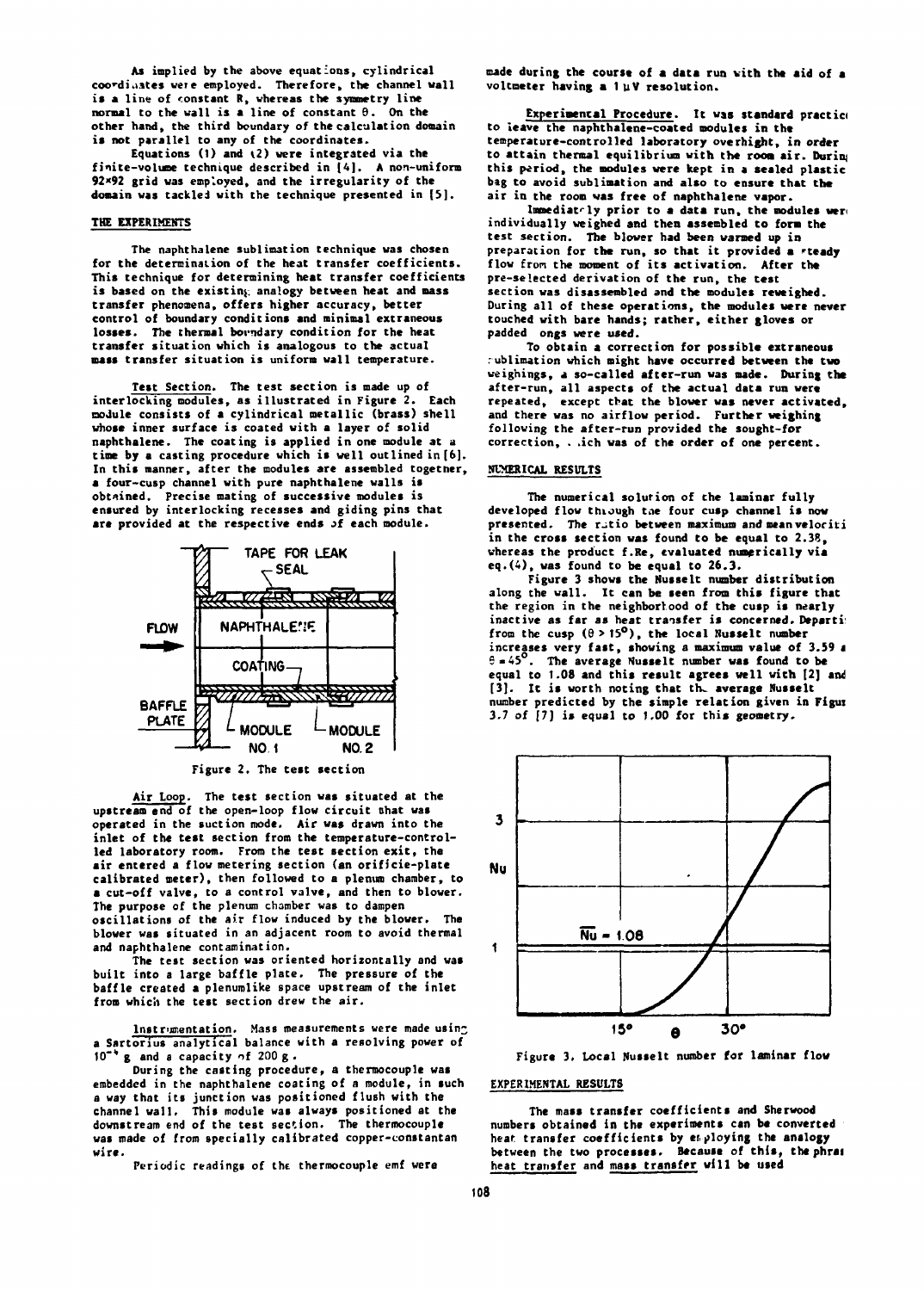**interchangeably in the presentation of results.** 

**Data Reduction. The per-module mass transfer coefficient, Kj, for a typical nodule, i , was evaluated from the defining equation** 

$$
\kappa_{i} = (\hat{M}_{i}/A_{\mathbf{u}}) / \Delta \rho_{n,i}
$$
 (7)

In this equation, M<sub>1</sub>, the per-module mass transfer **rate, was obtained from the ratio ÚM./T, where AM. is the measured (and corrected) change in the module mass and T is duration of the run.** 

The quantity  $\Delta \rho_{n,i}$  is the wall-to-bulk difference in naphthalene vapor density for module i. Its evaluation **requires that the axial variation of the bulk vapor**  density,  $\rho_{\text{nb}}$ , first be determined. For this purpose,<br>let  $\frac{1}{r}$  denote any module in the test section, with  $\rho_{\text{nb}}^{1-\frac{1}{r}}$ **let , denote any module in the test section, with p<sup>J</sup> representing.the bulk vapor density at the inlet of the** module and  $p_{1k}^1$  representing the bulk vapor density at the module exit. Then, noting that  $\rho_{\rm m} = 0$  at the test **accrition** inlet, a mass balance in the channel yields

$$
\rho_{\rm nb}^{\dot{1}} - \sum_{j=1}^{\dot{1}} \dot{m}_j / (m/\rho)
$$
 (8)

where  $\dot{m}$  is the measured mass flow rate, and  $\rho$  is the **mean air density at the section.** 

**The other ingredient needed for the evaluation of**  the wall-to-bulk density difference is the naphthalene **vapor density,**  $\rho_{\text{nw}}$ **, at the channel wall. This quantity was obtained by a two-step process. First, by using the measured wall temperature, the naphthalene /apor pressure**  at the wall was calculated by the Sogin vapor pressure/ /temperature equation  $[8]$ . Then,  $\rho_{\text{new}}$  was evaluated from **the perfect gas law.** 

**Two definitions of the wall-to-bulk difference in vapor density were considered: the arithmetic - mean difference and the log-mean difference. For all the experiments, the per-module rise ir. bulk density vis small compared with the wall-to-bulk density difference and, hence, the two definitions yielded indistinguishable results. The leg-mean difference was used in the data reduction because it is conventional practice in the heat transfer literature.** 

$$
\Delta \rho_{n,i} = \{ (\rho_{nv} - \rho_{nb}^{i-1}) - (\rho_{nv} - \rho_{nb}^{i}) \}
$$
  
\n
$$
/ \ln((\rho_{nv} - \rho_{nb}^{i-1}) / (\rho_{nw} - \rho_{nb}^{i}) \}
$$
 (9)

**The dimensicnless counterpart of the mass transfer coefficient is the Sherwood number Sh; , defined as** 

$$
Sh_i = (K_i D_h/v) Sc
$$
 (10)

**where the Schmidt number Sc is equal to 2.S for naphthalene diffusion in air. The kinematic viscosity v was evaluated at that for pure air.** 

### **ENTRANCE REGION RESULTS**

**The axial distribution of the Sherwood number is given in Figure 4 for some representative values of the Reynolds number. A more complete presentation is available in [6]. In the figure, the per-module Sherwood number is plotted as a function of the dimensionless axial coordinate z/Dh . In particular, the Sherwood for •ach module is plotted at the axial midpoint of the module, and the data for the different Reynolds numbers are identified by different symbols.** 

**From this figure, it is seen that the flow is fully developed after about five hydraulic diameters for Re «5300, after about seven hydraulic diameters for Re a 14800, and after about eight hydraulic diameters for Re •30300. Qualitatively, the trends shown in Figure 4**  are the same ones found in flows through any channel **whose cross section does not vary along its length.** 

**Fully Developed Results. As observed in Figure 4, the Sherwood number tends to an asymptotic value in the region far away from the channel inlet. These fully** 

**developed values of Sh are plotted in Figure 5 as & function of the Reynolds number. The figure suggests that this fully developed value of the per module**  Sherwood number Sh<sub>fd</sub> has a dependence on the Reynolds **number of the power-law type. A least-squares fit to these data yields** 

$$
Sh_{fd} = 0.0645 \text{ Re}^{0.672} \tag{11}
$$

**The well known Dittus-Eoelter equation is also plotted (for Pr - Sc • 2.5) in Figure 5. A comparison between the two curves readily yields that the four-cusp channel displays a much poorer performance as far as heat transfer is concerned. This is an expected bthavior, since a large portion of the heat transfer area is in the neighborhood of a cusp, where very low**  fluid velocities prevail.



**Figure 4. Effect of Reynolds number on the axial distributions of the Sherwood number** 



**Figure 5. Effect of Reynolds number on the fully- -developed Sherwood number** 

## **FINAL REMARKS**

**The research described here constitutes a comprehensive study of the laminar and turbulent heat transfer characteristics of the four cusp channel. For laminar flow, a numerical solution was presented.whereas an experimental analysis was described for turbulent flow.**